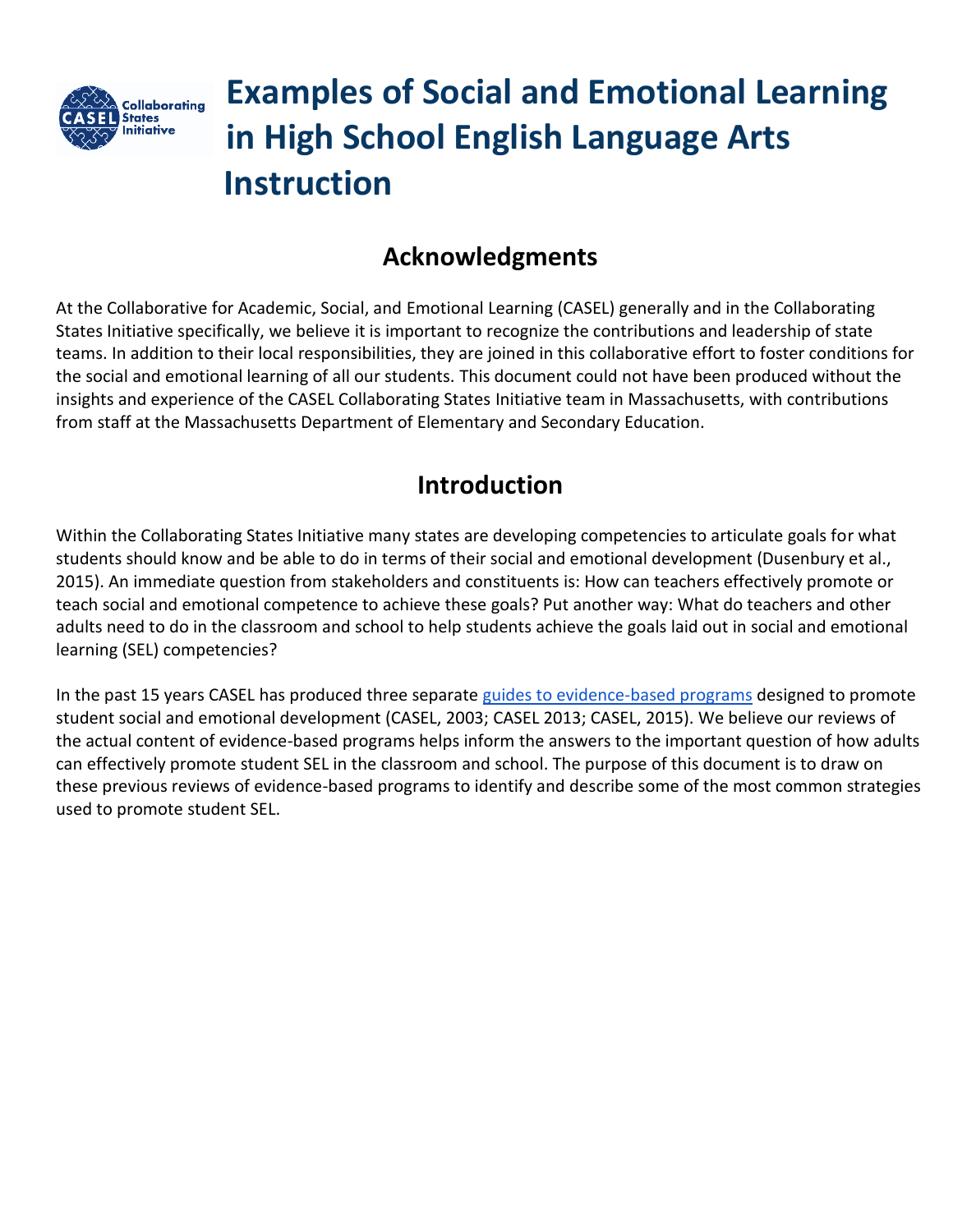*An English Language Arts (ELA) and literacy curriculum is enhanced when it is intentional about developing social and emotional learning (SEL) core competencies.* 

- *Self-Awareness and Self-Management. All education is based on the implicit assumption that students will have the selfmanagement skills necessary to calm themselves and focus their attention sufficiently so that they can effectively participate in learning, including ELA learning. Further, all learning, including ELA, assumes that students will have goal setting skills to complete academic assignments.*
- *Social Awareness. Effective writing and speaking depends on the ability to take the perspective of a reader or listener. Characters in literature represent different perspectives. Perspective taking is an essential skill in effective speaking and in written and spoken communication. Perspective taking is part of the SEL core competency of social awareness.*
- *Relationship Skills. English language arts and literacy curricula may be explicitly organized to develop speaking and listening skills, as well as collaborative skills, which are an essential part of the SEL core competency of relationship skills.*
- *Responsible Decision-Making. ELA assumes that students will have the ability to evaluate options and make effective decisions to complete assignments.*

English Language Arts (ELA) can be enhanced when instruction and teaching practices are explicitly designed to promote all five core competencies of social and emotional learning (SEL). We know from research that when curriculum and instruction are intentional about giving students the chance to develop core social and emotional competencies of self-awareness, self-management, social awareness, relationship skills, and responsible decision-making, this significantly increases academic achievement, improves attitudes and behaviors, decreases negative behaviors, and reduces emotional distress. 1 Effective ELA instruction builds upon these competencies to drive student learning and engagement.

For example, through ELA, educators can support students to:

- See the connections between current tasks and their personal goals and interests; reflect on their personal aspirations, goals, and objectives in writing assignments (**self-awareness**).
- Develop skills for focusing attention, managing stress and anxiety, and accomplishing goals in order to effectively participate in classroom learning (**self-management**).
- Develop empathy and perspective-taking in their thinking, reading, and writing processes (**social awareness**).
- Develop speaking and listening skills for presentations and learn to collaborate in groups where they are encouraged to consider the perspectives and thought processes of their peers (**relationship skills**).
- Use writing to reflect on choices and goals as a way of developing strong decision-making skills (**responsible decision-making**).

In short, core social and emotional learning competencies can help students to develop stronger ELA skills and to become college and career ready.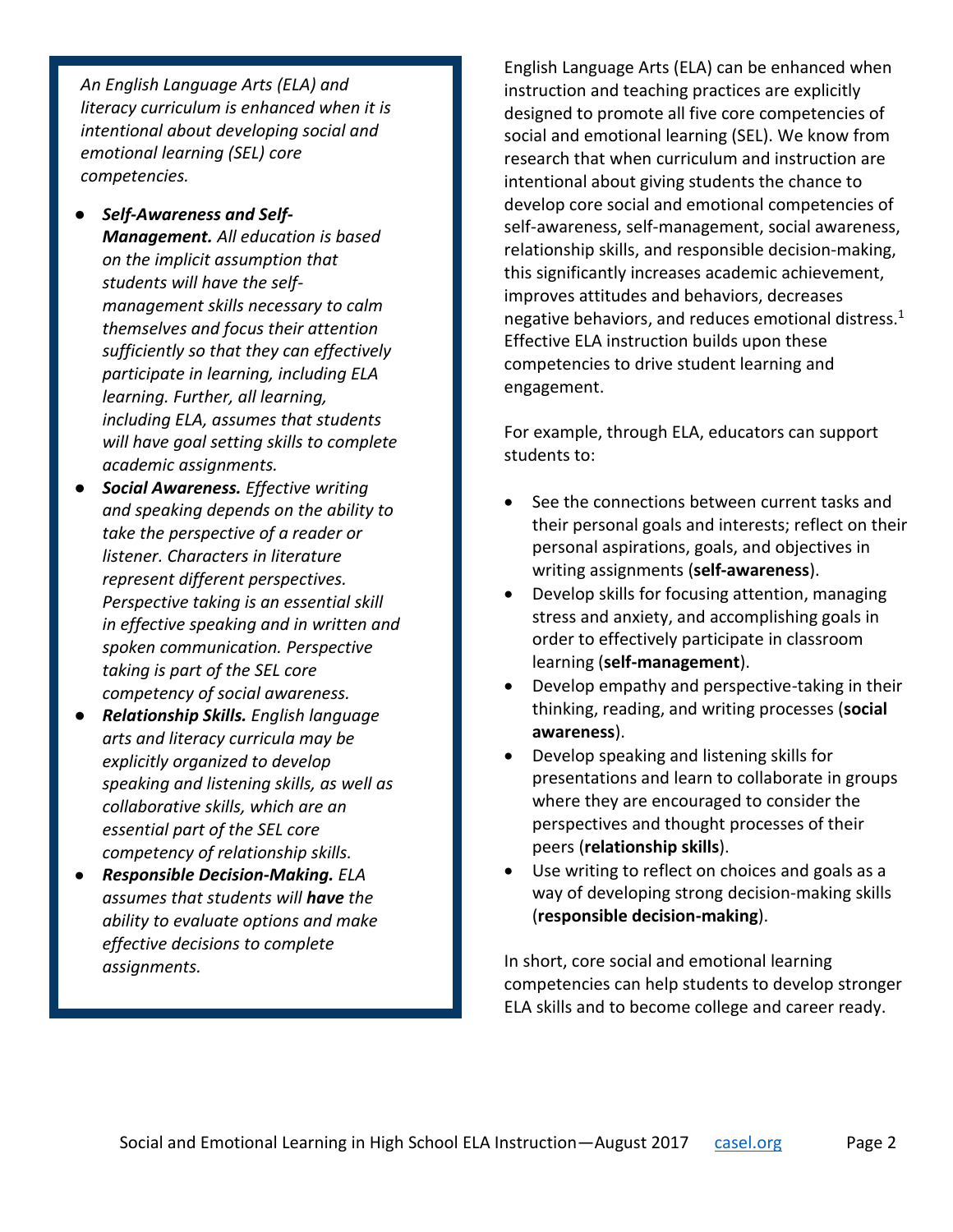# **Activities and Practices (11th Grade)**

|                           | <b>Self-Awareness</b>                                                                                                                                                                                                                                                                                                                                                                                                                               |
|---------------------------|-----------------------------------------------------------------------------------------------------------------------------------------------------------------------------------------------------------------------------------------------------------------------------------------------------------------------------------------------------------------------------------------------------------------------------------------------------|
| Lessons/Activities        | Provide vocabulary words for feelings. (e.g., elated, blue/down, rejected/disappointed,<br>angry/enraged).                                                                                                                                                                                                                                                                                                                                          |
|                           | Have students generate additional vocabulary words that extend their emotions vocabulary.                                                                                                                                                                                                                                                                                                                                                           |
|                           | Lead a class activity that asks students to identify feelings they might have in different situations<br>using vocabulary (e.g., lead discussions using questions such as, "How would you feel if you got all As<br>on your report card?," "How would you feel if your friends left you out when they were planning an<br>activity?," "How would you feel if someone said something nasty about your girlfriend or boyfriend<br>on social media?"). |
|                           | Set up small-group discussions that allow students to discuss how and why emotions can influence<br>our behaviors (e.g., what happens when we get angry?).                                                                                                                                                                                                                                                                                          |
|                           | Use a literature selection to have students identify a time they may have had the same feelings as a<br>character and ask them to discuss in small groups (or write in their journals or on an essay question)<br>how they handled those situations.                                                                                                                                                                                                |
|                           | Use a novel or short story to discuss the characters' feelings and how those feelings affected others<br>and ultimately the outcome of the story                                                                                                                                                                                                                                                                                                    |
|                           | Ask students to identify their own personal strengths and weaknesses that they'd like to work on in<br>art or in an essay, or in media /video productions, etc.                                                                                                                                                                                                                                                                                     |
|                           | Have students complete a project to identify their own personal interests or strengths (e.g., write an<br>essay to share with a parent at home or in peer pair share, create a video or other media project).                                                                                                                                                                                                                                       |
| <b>Teaching Practices</b> | Routinely provide authentic feedback and ask questions that help students reflect on their own<br>strengths and interests. E.g., "I can tell you're really enjoying this project. Can you tell me what about<br>this is making you feel so energized/motivated/happy?" or "I can tell you're really proud of how you<br>did on this report/project. Can you tell me what about this you're most proud of?"                                          |
|                           | Routinely give students the opportunity to reflect on what they like to read, or what kinds of novels,<br>short stories, prose, or poetry they like to read - on essay questions, journal questions, or in student<br>pair shares. Also ask students why they like to read the types of materials they identified.                                                                                                                                  |
|                           | Tell students routinely authentic reasons why you as their teacher feel happy/optimistic for them<br>and their future.                                                                                                                                                                                                                                                                                                                              |
|                           | Create class roles and responsibilities that emphasizes individual strengths, areas to improve, and<br>personal and group goals. For example, students might be assigned the roles of taking attendance,<br>arranging chairs, or displaying student work. These roles and responsibilities might also be tied to                                                                                                                                    |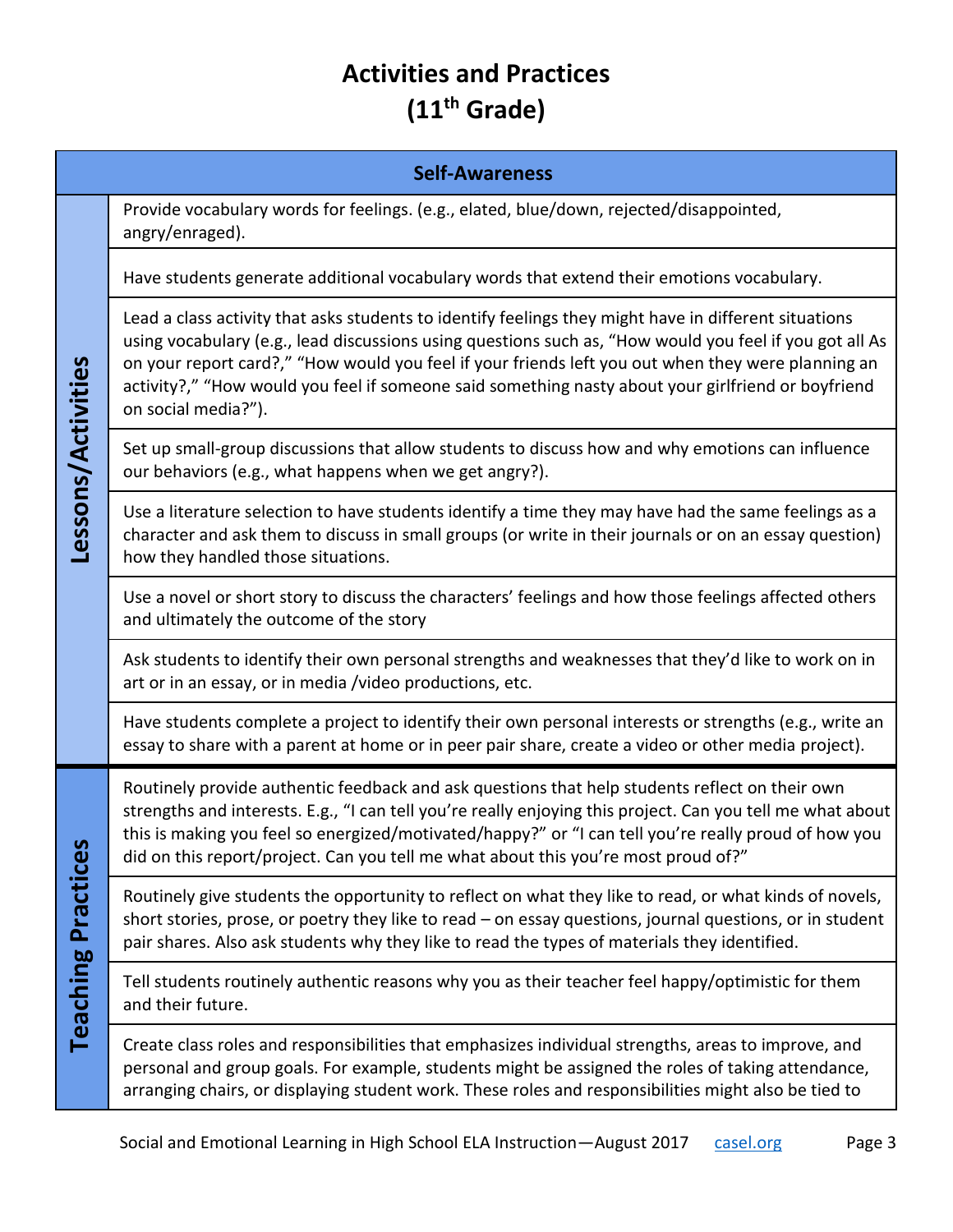community events. For example, if freshmen coming into the school are having trouble adjusting or experiencing bullying, a buddy system with students in the class might be organized.

Establish clear norms and consequences so that students can see the impact of their own actions and behaviors on outcomes (e.g., create group academic projects—such as book reports—and help students develop appropriate strategies for providing feedback to each other if someone is not pulling their weight on the team).

### **Self-Management**

Teach self-management techniques such as belly breathing, yoga positions, counting to ten, self-talk, relaxation exercises, or mental rehearsal, to help students develop concrete techniques for managing stress or anxiety, including for testing or public speaking situations.

Have students brainstorm ways to motivate themselves.

Lead students in a discussion of how to use their awareness of emotions as a guide to decisionmaking. For example, lead a discussion that encourages students to "press 'pause'" when making a decision when they are feeling angry or hurt. Help students understand that it is always better to make important decisions when we are feeling calm.

Lead discussions about positive ways we can express our feelings (e.g., talk to an adult or friend, put our feelings into words, create media or write an essay or in a journal about how we feel, show our feelings through dance).

Teach a lesson on the THINK process to help students recognize responsible use of social media before posting an unkind or untrue remark about a person because you are upset. T—is it true, H—is it helpful, I—is it inspiring, N—is it necessary, K—is it kind.

Teach students a lesson on procedures for class transitions and create class goals for improving the time it takes to complete them.

Teach students a lesson on how to use certain equipment (such as computers or iPads) and other resources appropriately.

Use a lesson to establish rules for how equipment (e.g., printers or iPads) should be put away.

Over the course of several weeks have students work on individual goal projects using goals they identify for themselves. Have them monitor and document their progress for several weeks.

Define "perseverance" as a vocabulary word.

Lessons/Activities **Lessons/Activities**

During a lesson talk about how you motivate yourself when you need to.

Teach students to identify what is known about a lesson topic or objective and to identify what they need to know to understand the lesson objective, then how to set a goal to achieve it.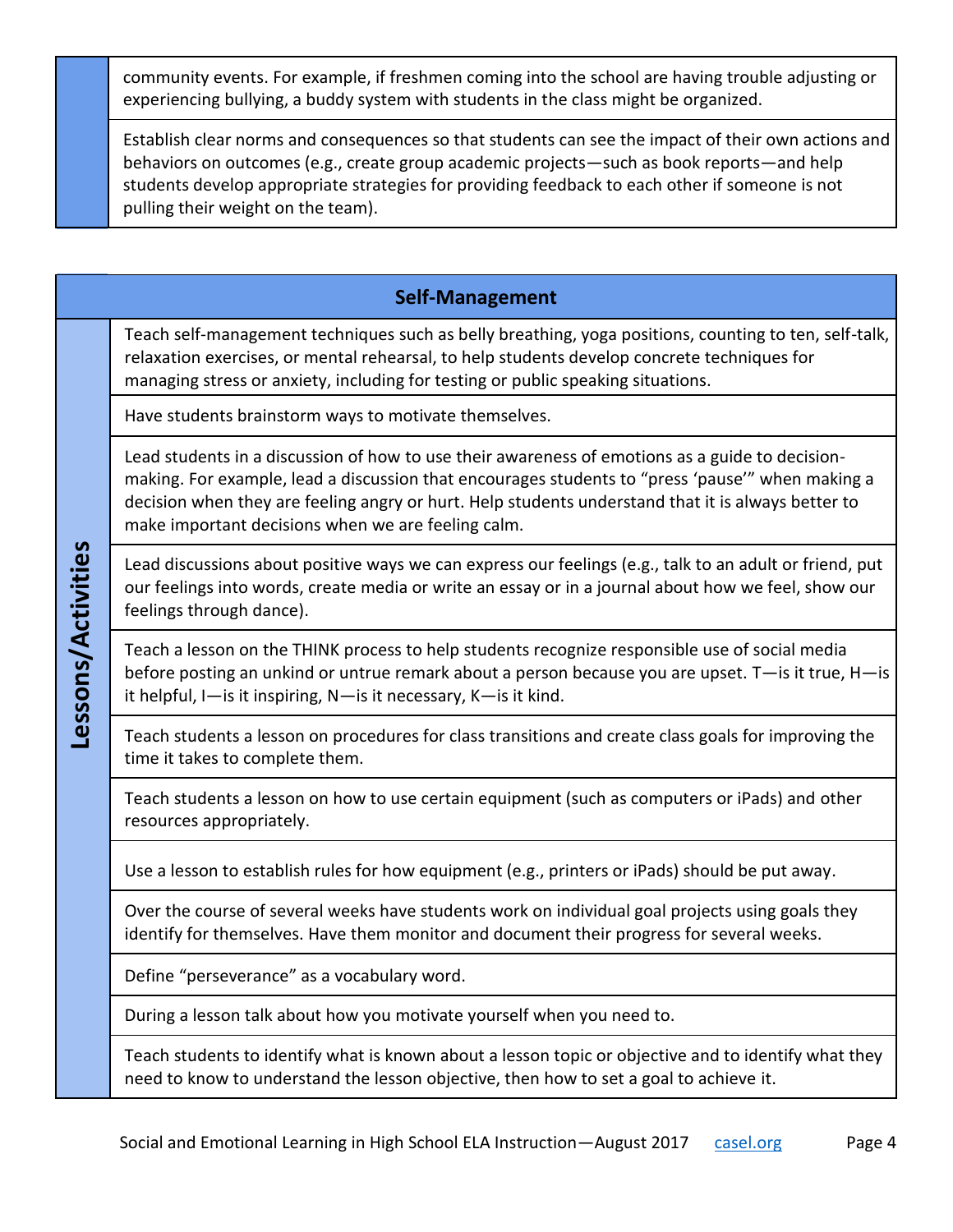|                                   | Lead a discussion that encourages students to reflect on barriers they may encounter when<br>completing an assignment (e.g., finding a computer or color printer they want to use) and that also<br>help them think about ways they can overcome them, including how to approach others for help -<br>e.g., asking a media director for permission to use equipment).                                                                                                         |
|-----------------------------------|-------------------------------------------------------------------------------------------------------------------------------------------------------------------------------------------------------------------------------------------------------------------------------------------------------------------------------------------------------------------------------------------------------------------------------------------------------------------------------|
|                                   | Lead a discussion (ask questions) about who might be able to help, or what other resources might be<br>available, to complete an assignment.                                                                                                                                                                                                                                                                                                                                  |
|                                   | Create class projects that require effort (e.g., complete a class writing project to develop a cookbook<br>of favorite family recipes in the class and have a celebration at the end $-e.g.,$ invite family to come<br>to a celebration of the cookbook, bringing recipes), and encourage students through to their<br>completion.                                                                                                                                            |
|                                   | Use literature to discuss how characters persevered through hard times to turn their lives around or<br>reach a goal.                                                                                                                                                                                                                                                                                                                                                         |
| ractices<br>p.<br><b>Teaching</b> | As a teacher, consistently model effective self-management in an age-appropriate way for students<br>("I'm feeling a little frustrated, so I'm going to stop and take a breath before I decide what to do<br>next.")                                                                                                                                                                                                                                                          |
|                                   | Give students authentic feedback for self-management (e.g., "I saw the way you got ready to give<br>your book report just now. I know you were a little nervous, but I saw you take a breath. I'm proud of<br>you, and you should be proud of yourself.").                                                                                                                                                                                                                    |
|                                   | Give students support and/or authentic feedback for expressing emotions appropriately (e.g., "I<br>know you're angry at her right now [e.g., for interrupting you]. What are some calm ways you could<br>tell her what you're upset about?" or "I know you were feeling sad about what happened recently. I<br>was proud of you for writing about how you were feeling and what you were doing to feel more<br>peaceful. I'm here if you ever want to talk to me about it."). |
|                                   | Establish a separate space in the classroom for individual self-management (e.g., reading corner).                                                                                                                                                                                                                                                                                                                                                                            |
|                                   | Routinely encourage students to save a desired activity or experience (e.g., getting a shake or fries,<br>going out with a friend) until they have completed tasks or duties (e.g., until they have finished their<br>homework).                                                                                                                                                                                                                                              |
|                                   | Routinely develop and complete short-term classroom goals (e.g., getting settled after the bell rings).                                                                                                                                                                                                                                                                                                                                                                       |
|                                   | Routinely work with the class to establish and complete class projects (e.g., a group project on a<br>poem, short story, or novel - set goals, break the goal down into weekly subgoals, lay out steps for<br>achieving weekly goals, monitor progress toward achieving goals, celebrate achievements).                                                                                                                                                                       |
|                                   | Routinely teach students how to use resources appropriately (e.g., how to use reference resources).                                                                                                                                                                                                                                                                                                                                                                           |
|                                   | Routinely model and talk about your own goals.                                                                                                                                                                                                                                                                                                                                                                                                                                |
|                                   | Routinely provide authentic feedback to students when you observe them managing themselves well<br>(e.g., regulating their emotions by taking a breath, taking a break to think about a decision, etc.).                                                                                                                                                                                                                                                                      |
|                                   | Students can also be taught to self-assess progress toward their learning goals, which is a powerful strategy<br>that promotes academic growth and should be an instructional routine in classrooms from grade 4-12.                                                                                                                                                                                                                                                          |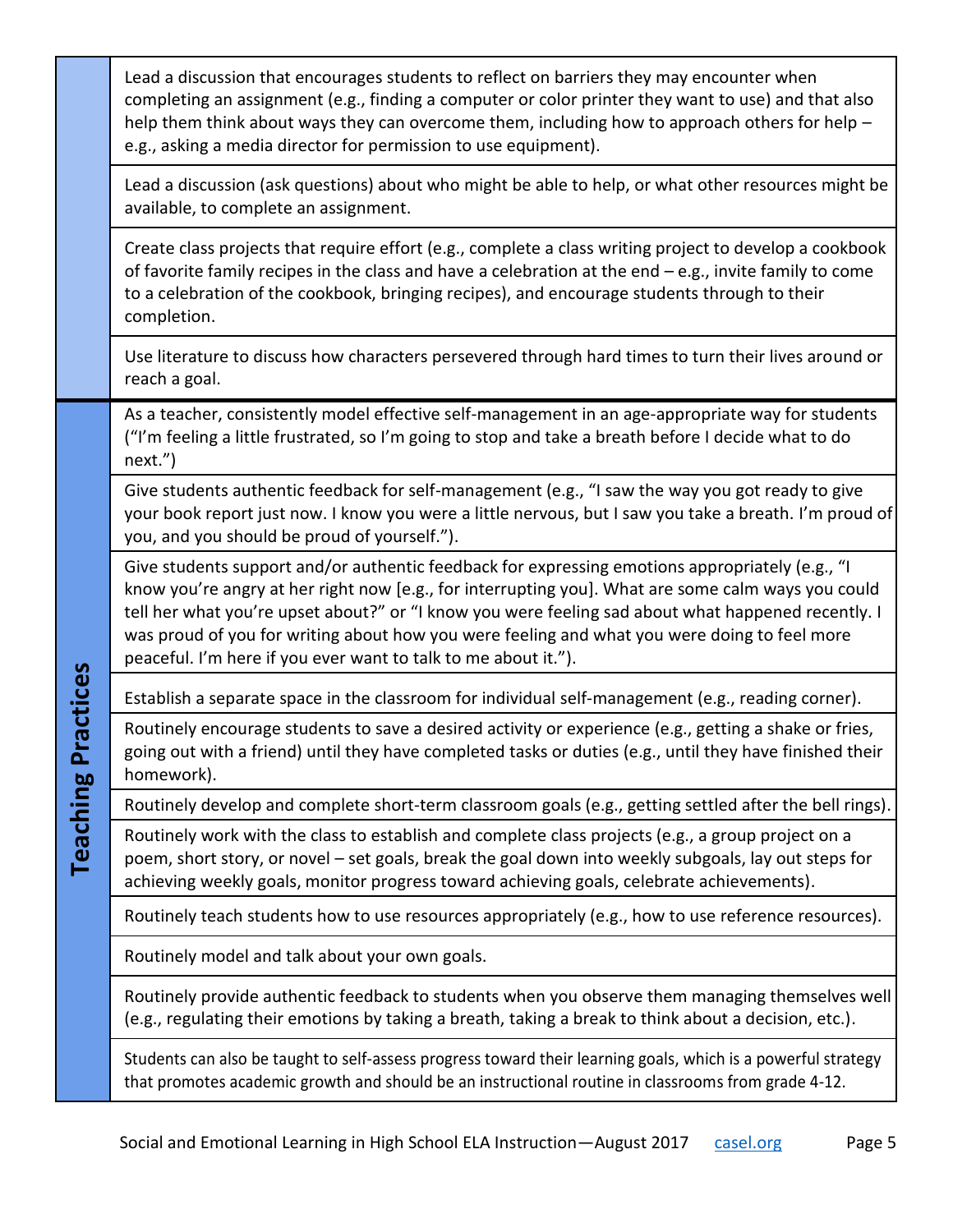Routinely notice and discuss with students when they are being perseverant.

Routinely ask questions that encourage students to reflect on barriers they may encounter and that also help them think about ways they can overcome them in any difficult situation they are facing.

Routinely ask students who might be able to help them in various situations or what other resources might be available.

Help students think through and suggest alternatives when they encounter challenges. Offer to help when needed.

Give authentic feedback when students persevere (e.g., "I know how hard that was, but you never gave up. You kept on going. I'm very proud of you, and you should be proud of yourself.").

Routinely encourage students to write in journals or share with partners in pair shares to reflect on why their efforts in certain situations succeeded or failed and what they might do differently in the future.

#### **Social Awareness**

Teach an age-appropriate lesson on how to communicate effectively during public speaking, including a discussion of why it is important to identify how others feel and what to look for (facial cues, body language).

Define and discuss the word "empathy" as part of vocabulary.

Lessons/Activities **Lessons/Activities**

Discuss the expectations and demands of different settings for public speaking—how we dress and behave for school, places of worship, formal ceremonies, hanging out with friends.

Discuss more subtle cues in the environment, such as the presence of people of different ages, when people are quiet, etc., in determining what kinds of behaviors are appropriate during public speaking.

Examine literature and take the perspective of characters, identifying feelings and thoughts.

Organize and encourage student projects as part of reading literature that explores different cultures and celebrates diversity.

Celebrate historical figures and characters from literature who resisted stereotypes or worked to promote justice and equality for all individuals.

Ask students to reflect (including in journals) on questions about the negative effects of stereotyping. Give them opportunities to discuss in pair shares.

Organize class projects connected to literature to promote awareness of the rights of others.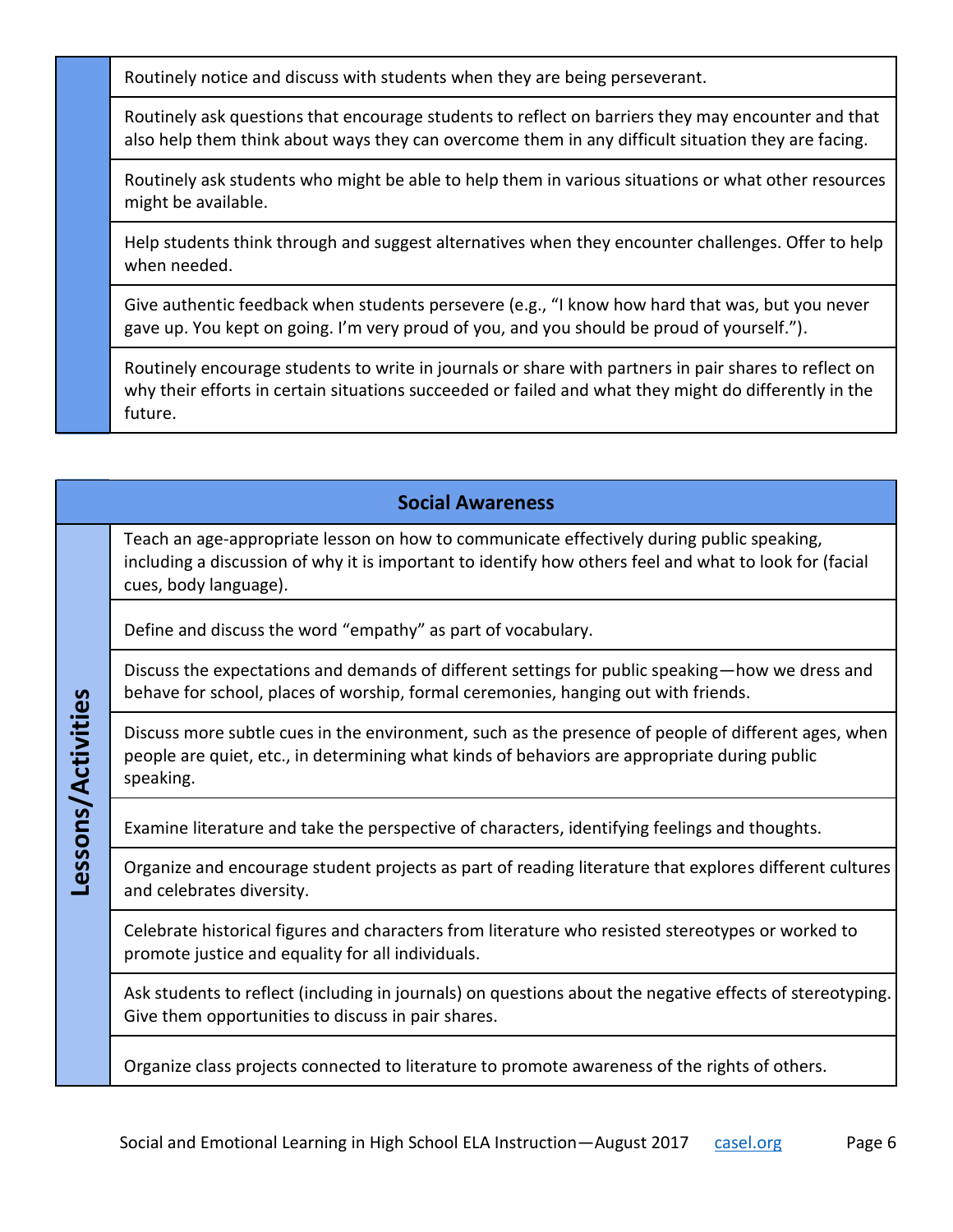|                           | Discuss and analyze the origins and negative effects of stereotyping and prejudice, as reflected in<br>literature.                                                                                                                                                                                                               |
|---------------------------|----------------------------------------------------------------------------------------------------------------------------------------------------------------------------------------------------------------------------------------------------------------------------------------------------------------------------------|
|                           | Study characters in literature who showed respect for or served others, and discuss their example.                                                                                                                                                                                                                               |
|                           | Discuss respectful characters in literature.                                                                                                                                                                                                                                                                                     |
|                           | Ask students to write in their journals, or discuss in pair shares, how they try to be helpful in their<br>families or with their peers.                                                                                                                                                                                         |
|                           | Work with students to organize a community service project.                                                                                                                                                                                                                                                                      |
| <b>Teaching Practices</b> | Routinely discuss characters in literature or figures in history in terms of how they felt and why they<br>took certain actions or behaved the way they did.                                                                                                                                                                     |
|                           | Create small reading groups that allow students a chance to talk about the kinds of things they like to<br>read and why, so that students can begin to see the ways in which other students have similar or<br>different preferences and learn from each other about why other types of reading materials may be<br>fun to read. |
|                           | Discuss how we know the way characters in literature feel, based on what the author tells us about<br>the character's behavior                                                                                                                                                                                                   |
|                           | Routinely examine literature in terms of the perspective of characters or identifying feelings and<br>thoughts.                                                                                                                                                                                                                  |
|                           | Routinely talk about how others feel in different situations.                                                                                                                                                                                                                                                                    |
|                           | Provide students with opportunities to share in small groups how they feel in different situations.                                                                                                                                                                                                                              |
|                           | Allow students to dress up as characters in literature and act out how those individuals were feeling,<br>commenting on how it affected their behavior.                                                                                                                                                                          |
|                           | When there is a difference of opinion among students, allow them to reflect on how they are feeling<br>(writing an essay or in a journal) and then share with a partner or in a small group, to be heard but<br>also to listen to how others feel differently, and why, in the same situation.                                   |
|                           | Build respect for diversity in the classroom by having students share their different cultural<br>perspectives on situations.                                                                                                                                                                                                    |
|                           | Model respect and enthusiasm for learning about diversity - show enthusiasm for literature by<br>authors from many different cultures and support learning about different cultures.                                                                                                                                             |
|                           | At holiday time create classroom celebrations that allow students to share and explain traditions<br>from their own family holidays.                                                                                                                                                                                             |
|                           | Give everyone an opportunity to participate. Involve family members, asking them to share their<br>traditions with students.                                                                                                                                                                                                     |
|                           | Model acceptance of others who have different attitudes and values.                                                                                                                                                                                                                                                              |
|                           | Use cooperative learning and project-based learning strategically (reflecting thoughtfully and<br>intentionally on the composition of groups) to build diverse working groups.                                                                                                                                                   |
|                           | Organize class meetings to involve students in sharing and recognizing that others have different                                                                                                                                                                                                                                |

H

٦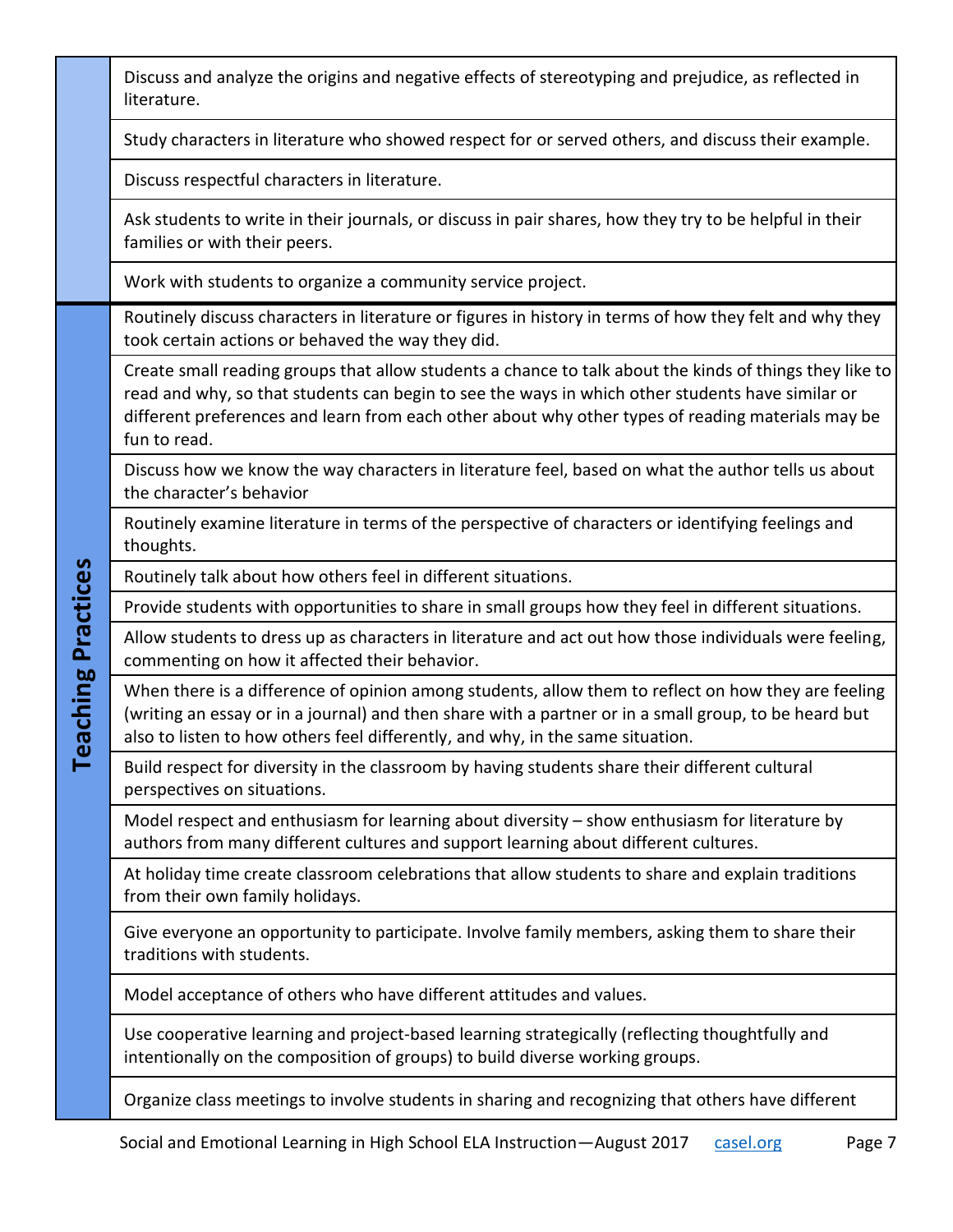experiences, which develops empathy and appreciation for differences and similarities.

Routinely ask questions in different situations that make the point that we are all both similar and different.

Model respectful behavior.

Model concern for the well-being of others.

Model service to others.

Identify and celebrate characters in literature who contributed to their communities. List their contributions and ways they contributed to the common good.

Give feedback to students in authentic ways when they are respectful toward others. Encourage students to identify how they feel when they were respectful or supportive of another person.

Ask routine questions throughout the day to draw attention to how students' behavior is affecting those around them.

Routinely give specific and timely feedback to students for accepting direction well from authority figures.

Develop and revise classroom rules and norms with students to work together to promote understanding and respect.

Routinely discuss why we have classroom or school rules in the context of current experiences in the school or classroom.

Routinely discuss implicit rules and how they are affecting students' current behavior.

Model and routinely promote a school norm of treating others the way you would want to be treated.

Routinely remind students, in developmentally appropriate ways, anytime they need help, to think about the resources (formal and informal) that are available to them.

Work with other teachers and administrators to create a sense of responsibility among adults in the school to be available to help students.

### **Relationship Skills**

Teach lessons to develop speaking and listening skills (e.g., how to identify and prepare one's message, how to introduce oneself and be sure others are listening, how to speak loudly and clearly so that others can hear, etc.).

Teach lessons on effective listening and give students a chance to practice, taking turns in pair shares.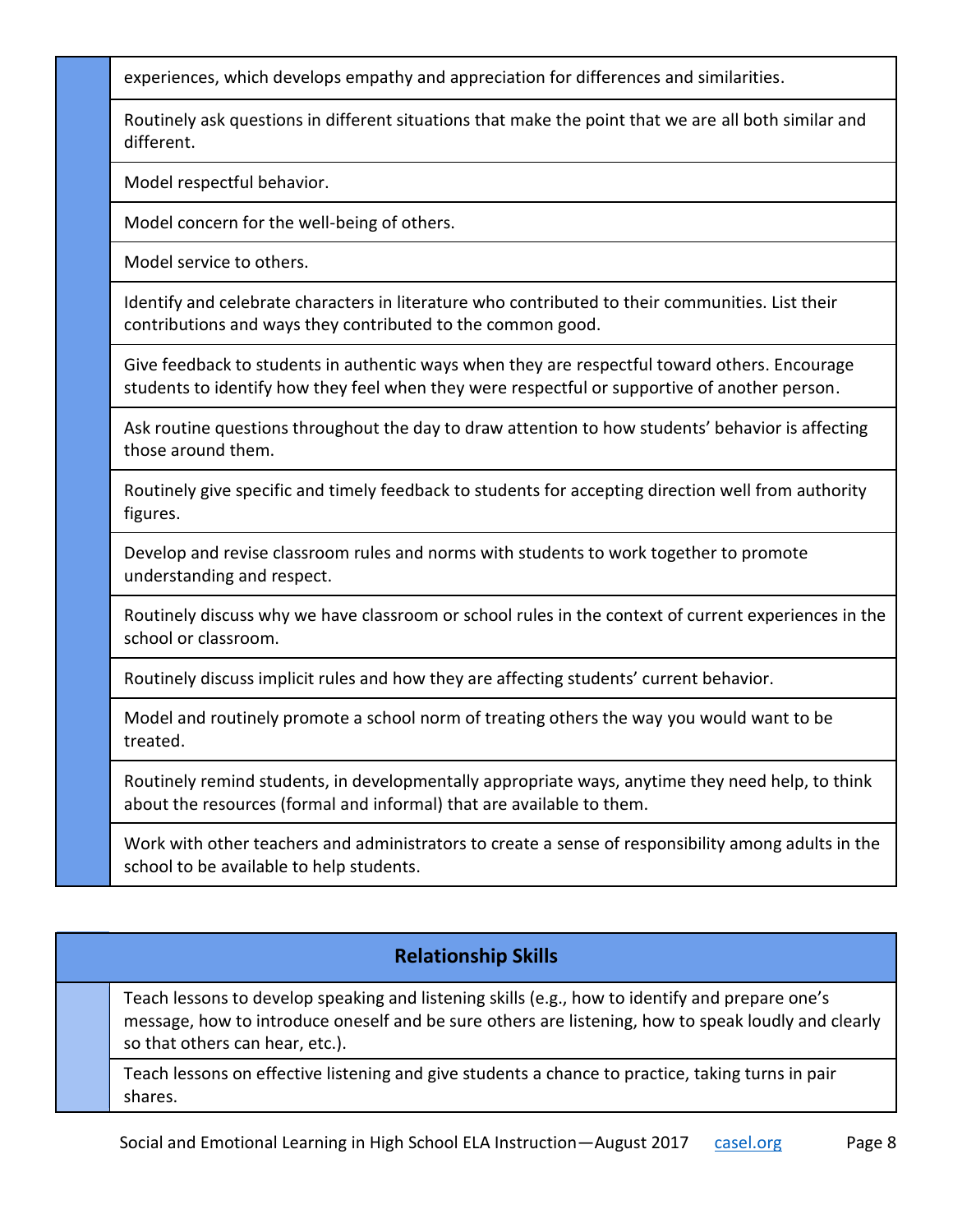| Lessons/Activities           | Teach lessons to develop listening, including nonverbal behavioral to show you are listening.                                                                                                                                                                                                                                                                                           |
|------------------------------|-----------------------------------------------------------------------------------------------------------------------------------------------------------------------------------------------------------------------------------------------------------------------------------------------------------------------------------------------------------------------------------------|
|                              | Teach students how to give feedback in specific situations that will help students improve their<br>communication skills.                                                                                                                                                                                                                                                               |
|                              | Teach lessons on how to receive constructive feedback.                                                                                                                                                                                                                                                                                                                                  |
|                              | Teach lessons on how to give constructive feedback.                                                                                                                                                                                                                                                                                                                                     |
|                              | Read literature and discuss characters who learned to forgive others.                                                                                                                                                                                                                                                                                                                   |
|                              | Teach lessons on how to offer help in a sensitive, appropriate way.                                                                                                                                                                                                                                                                                                                     |
|                              | Teach lessons on how to say thank you and receive help well.                                                                                                                                                                                                                                                                                                                            |
|                              | Use literature as an opportunity to teach students a lesson or lessons on how to resolve conflicts<br>peacefully.                                                                                                                                                                                                                                                                       |
| Practices<br><b>Teaching</b> | Use team-based, collaborative teaching practices such as cooperative learning and project-based<br>learning to provide students with opportunities to develop and routinely practice communication,<br>social, and assertiveness skills. Be very intentional when creating groups to balance students so there<br>are natural leaders who can inspire the others they are working with. |
|                              | Give students opportunities to practice social skills in small groups and project-based learning<br>activities.                                                                                                                                                                                                                                                                         |
|                              | Give students authentic feedback anytime they work well with others.                                                                                                                                                                                                                                                                                                                    |
|                              | Thank students whenever they listen well and tell them specifically what they did well.                                                                                                                                                                                                                                                                                                 |
|                              | Use interactive teaching strategies such as cooperative learning and project-based learning to<br>provide students with opportunities to develop and practice positive communication skills.                                                                                                                                                                                            |
|                              | Establish class meetings to give students the opportunity to take turns interacting with each other<br>and practicing speaking and listening skills.                                                                                                                                                                                                                                    |
|                              | Model and reinforce effective communication and relationship skills                                                                                                                                                                                                                                                                                                                     |
|                              | Establish a conflict resolution process that is used any time there is a conflict.                                                                                                                                                                                                                                                                                                      |
|                              | Model good conflict resolution skills.                                                                                                                                                                                                                                                                                                                                                  |
|                              | Give students support as needed when they are working out a conflict.                                                                                                                                                                                                                                                                                                                   |
|                              | Give students authentic feedback for resolving conflicts peacefully.                                                                                                                                                                                                                                                                                                                    |
|                              | Use collaborative work groups (e.g., cooperative learning projects or project-based learning) to<br>reinforce the importance of working together to solve problems and achieve goals.                                                                                                                                                                                                   |